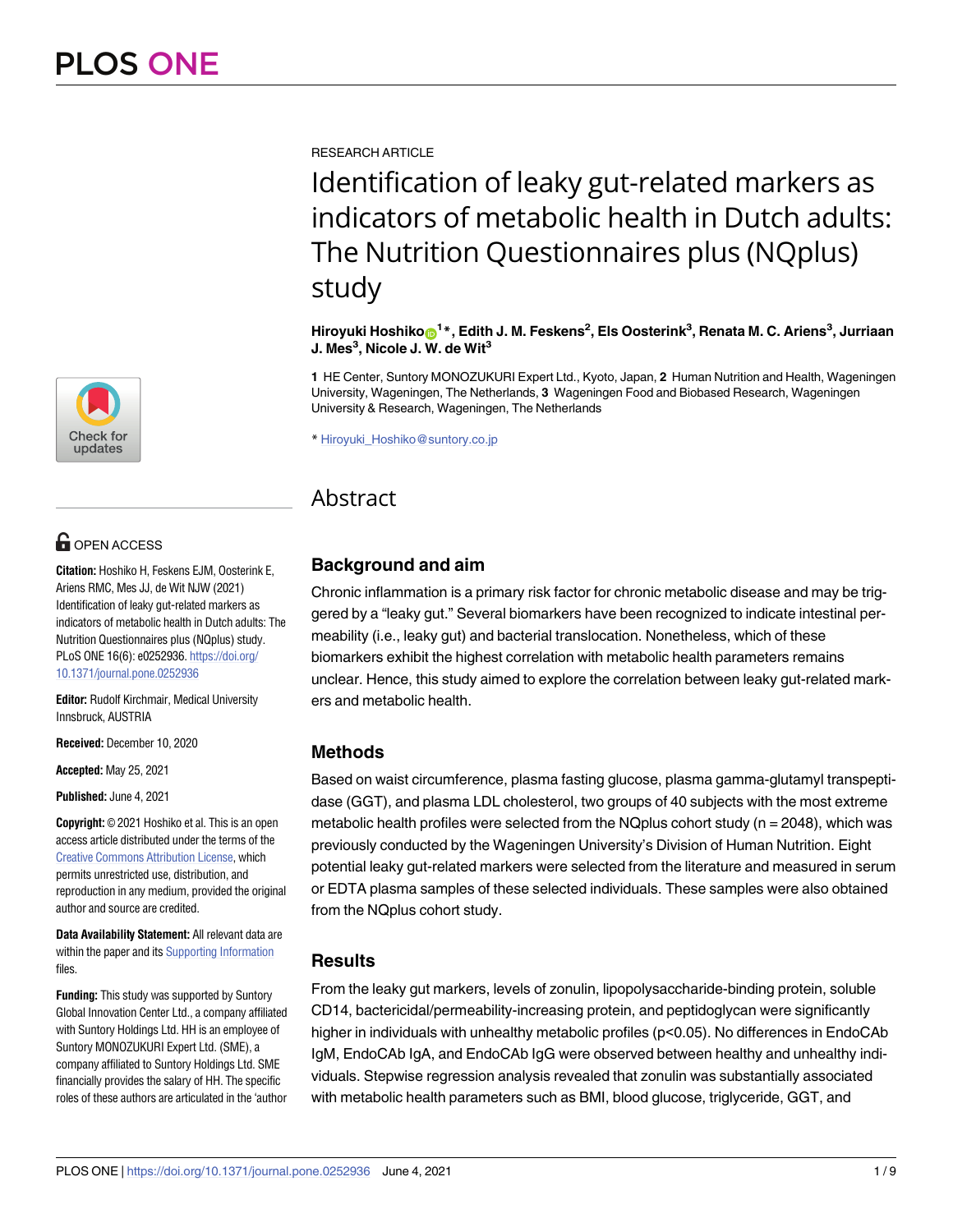<span id="page-1-0"></span>contributions' section. The funder had no role in study design, data collection, analysis, decision to publish, or manuscript preparation. NQplus study was funded by ZonMw (ZonMw, Grant 91110030) and Wageningen University.

**Competing interests:** HH is an employee of Suntory MONOZUKURI Expert Ltd (SME), a company affiliated with Suntory Holdings Ltd. There are no patents, products in development, or marketed products to declare. This does not alter our adherence to PLOS ONE policies on sharing data and materials.

C-reactive protein levels. C-reactive protein, an inflammation marker, showed the most pronounced association with zonulin.

# **Conclusions**

Biomarkers that link a leaky gut and subsequent bacterial translocation to metabolic health were identified in this study. Especially zonulin may aid in monitoring a leaky gut and detecting individuals at risk for developing chronic metabolic diseases.

# **Introduction**

An impairment in intestinal integrity (i.e., "leaky gut" or increased intestinal permeability) is currently hypothesized to result in the translocation of potentially harmful compounds (bacteria, toxins, such as lipopolysaccharides [LPS], and waste), compromised metabolic detoxification, and induction of pro-inflammatory signals throughout the body, potentially leading to chronic disease development. A previous study has recently reported the association of increased intestinal permeability with visceral adiposity and liver fat accumulation [[1\]](#page-7-0), both of which are closely related to other metabolic disorders, including insulin resistance and elevated low-density lipoprotein (LDL) cholesterol levels. This suggests that a "leaky gut" may play a direct or indirect role in developing metabolic disorders related to metabolic syndrome [\[2](#page-7-0)].

Several biomarkers have been shown to indicate bacterial translocation and permeability. A previous study reported increased circulatory levels of zonula occludens-1 (a marker of increased gut permeability) and LPS in patients with type 2 diabetes mellitus [\[3](#page-7-0)]. Furthermore, bacterial DNA [\[4](#page-7-0)], LPS [\[5](#page-7-0)], and peptidoglycan (PG) have been detected as bacterial components in the blood and may initiate an inflammatory response. Our immune system immediately recognizes bacterial invasion and initiates the neutralization of LPS toxicity. Serum IgG, IgA, and IgM endotoxin-core antibodies are known markers of endotoxin exposure [[6](#page-7-0)]. Lipopolysaccharide-binding protein (LBP), an acute-phase protein mainly secreted by the liver, modulates the LPS-induced immune response; particularly, circulatory LBP levels are considerably increased in patients with type 2 diabetes mellitus, especially those with morbid obesity [\[7](#page-7-0)]. The bactericidal/permeability-increasing protein (BPI) produced by neutrophils has been reported to exhibit antimicrobial activity and has been identified as an LPS-neutralizing protein [\[8\]](#page-8-0). Soluble CD14 (sCD14) is considered a marker of monocyte activation. LPS bound to CD14 is transferred to the TLR4/MD2 complex, followed by the activation of the NF-kB signaling pathway and the production of inflammatory cytokines responsible for activating the innate immune system [\[9](#page-8-0)].

As described above, several biomarkers have been recognized to indicate intestinal permeability (i.e., leaky gut) and bacterial translocation. Nonetheless, which of these biomarkers exhibit the highest correlation with metabolic health parameters remains unclear. Hence, the present study aimed to identify and select the most accurate and valid leaky gut-related markers (LGMs) that could be measured in plasma/serum and correlated with metabolic health status in the Dutch adult population.

# **Materials and methods**

#### **Subjects**

Previously, the NQplus cohort study was conducted by the Wageningen University's Division of Human Nutrition [\[10\]](#page-8-0). The NQplus study was approved by the Medical Ethical Committee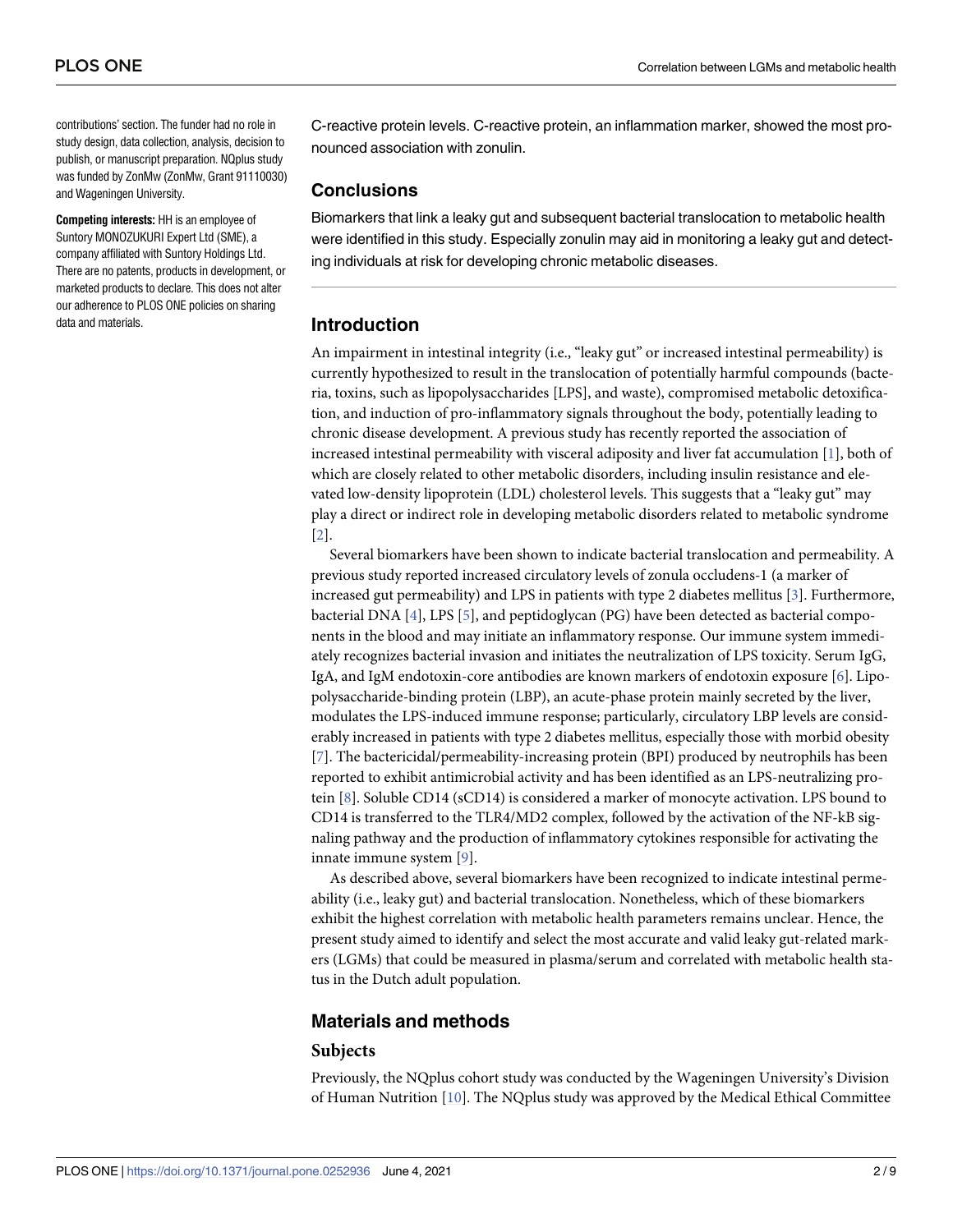<span id="page-2-0"></span>

Fig 1. Schematic overview of subject selection from the NQplus study. Following this scheme, 40 individuals with the most healthy metabolic profiles and 40 individuals with the most unhealthy metabolic profiles from the NQplus study were selected.

<https://doi.org/10.1371/journal.pone.0252936.g001>

of Wageningen University (NL34775.081.10) and was conducted according to the guidelines laid down in the Declaration of Helsinki. All participants gave written informed consent. This cohort study included 2,048 individuals from whom demographic data, food intake data, and metabolic health data were collected, including plasma and serum samples stored for future analyses. Using the data available from the NQplus cohort study, individuals with the most healthy ( $n = 40$ ) and unhealthy ( $n = 40$ ) metabolic profiles were now selected based on waist circumference, plasma fasting glucose level, plasma gamma-glutamyl transpeptidase level, and plasma LDL cholesterol level; the scheme illustrating subject selection is presented in Fig 1. In short, we will outline this strategy. We selected waist circumference as a first criterium as this has a strong association with metabolic health and other health risk indicators, such as blood glucose, triglycerides, HDL cholesterol [\[11\]](#page-8-0). Then GGT, a marker linked to liver pathologies (e.g., NAFLD, NASH) [[12](#page-8-0)], was included in the selection procedure, as the leaky gut is previously also associated with these liver diseases [[13](#page-8-0), [14](#page-8-0)]. HDL cholesterol, triglycerides, and LDL cholesterol levels are traditional risk factors for cardiovascular disease. In our study, LDL cholesterol was included as a final marker for selection, mainly because it had a broader range (0.7–6.0 mmol/L) within the NQplus cohort population than HDL cholesterol (0.7–3.7 mml/L) and blood triglycerides (0.3–6.8 mmol/L), and more people exceeded the optimal LDL cholesterol levels of *<*2.6 mmol/L (~75%). We aimed for a more discriminative metabolic profile between the most metabolic healthy and unhealthy groups by including LDL cholesterol as a final marker. In every step of our selection procedure, we stratified for age (*<*54 years and  $\geq$ 54y) and gender (male/female) to obtain 'balanced' groups for the most metabolic healthy and unhealthy subjects within the NQplus cohort population. In the final step, for each stratum (male  $<$  54 years, male  $\geq$  54 years, female  $<$  54 years, female  $\geq$  54 years), the 10 people with the lowest or highest LDL cholesterol levels were selected and allocated to the metabolic healthy or metabolic unhealthy group respectively. Current smokers, individuals with ethanol intake  $\geq$ 60 g/day, and patients with a history of diabetes mellitus, myocardial infarction, heart failure, renal dysfunction, hepatic dysfunction (cirrhosis, hepatitis), and gastrointestinal disorders (stomach ulcer, ulcerative colitis, Crohn's disease, celiac disease) were excluded from the selection procedure. From these 80 selected individuals, stored serum and EDTA plasma samples were now used for further analyses in the present study.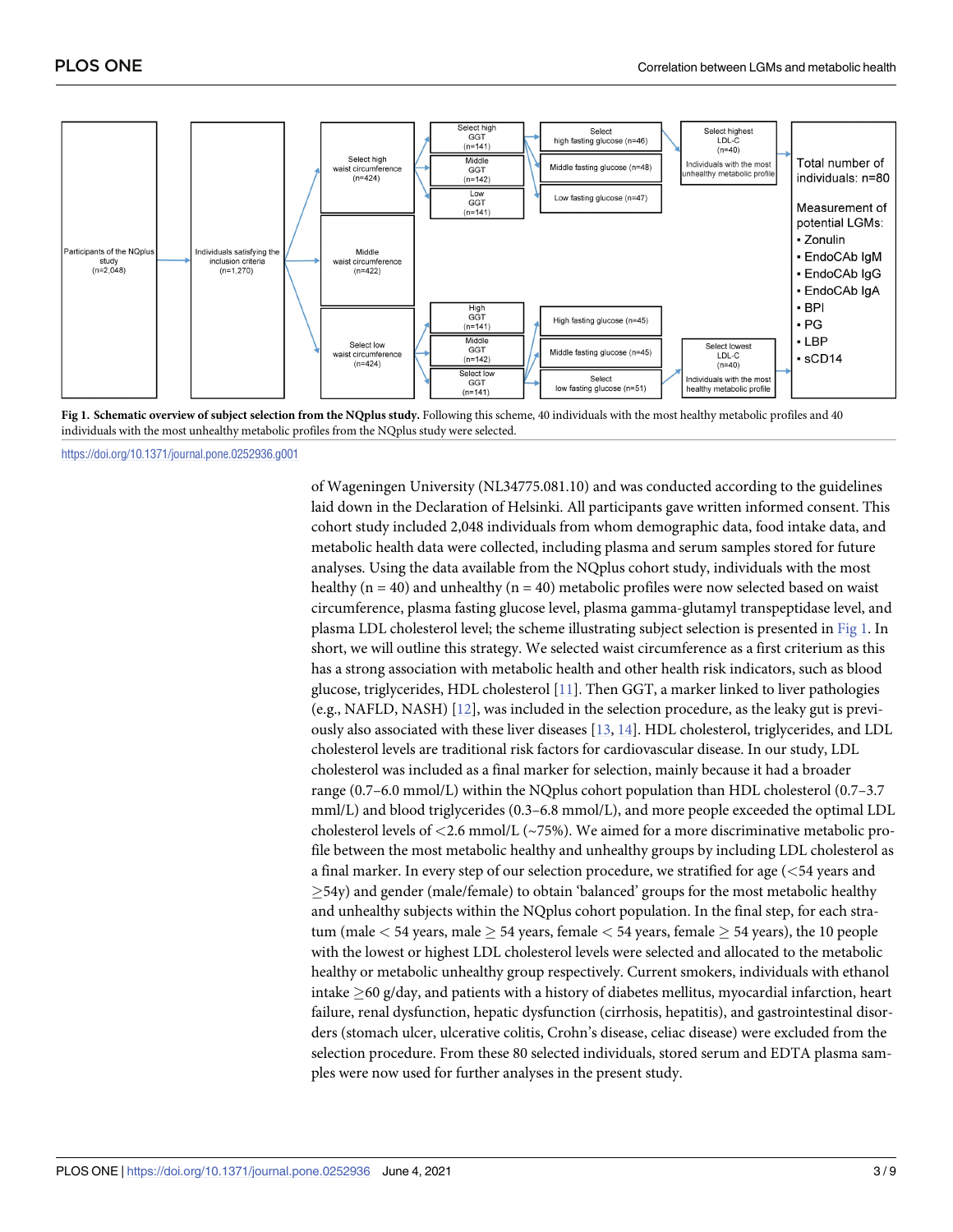# **Measurement of markers**

Eight LGMs were selected based on their potential link to "leaky gut" and/or bacterial translocation. These LGMs were measured in the serum or EDTA plasma samples of the 80 individuals selected from the NQplus study. During the NQplus study, these samples were collected in the fasting state after a period of overnight fasting and were stored at −80˚C in the Division of Human Nutrition, Wageningen University. Enzyme-linked immunosorbent assay was used to measure zonulin (K5601; Immundiagnostik AG, Bensheim, Germany) in serum as well as LBP (HK315-02; Hycult Biotech, Uden, Netherlands), EndoCAb IgM (HK504-IgM; Hycult Biotech), EndoCAb IgG (HK504-IgG; Hycult Biotech), EndoCAb IgA (HK504-IgA; Hycult Biotech), BPI (HK314-02; Hycult Biotech), sCD14 (HK320-02; Hycult Biotech), and PG (ABIN1116409; Antibodies-Online, Atlanta, GA, USA) in EDTA plasma according to the manufacturer's protocol. Subsequent to LGMs, C-reactive protein (CRP), an inflammation marker, was measured in EDTA plasma (CRP range: 0.25–16 ng/mL) (EC1001-1; Assaypro LLC, St. Charles, MO, USA). All samples were analyzed in duplicate. For each ELISA, intraassay CV was calculated as the average %CV of all samples measured in duplicate. The interassay CV was calculated as the average of the standard curve average %CV of plate 1 and plate 2. This resulted in the following values: zonulin (intra-assay CV 2.1%, inter-assay CV 2.1%), LBP (intra-assay CV 2.1%, inter-assay CV 2.4%), EndoCAb IgM (intra-assay CV 1.7%, interassay CV 2.7%), EndoCAb IgG (intra-assay CV 3.0%, inter-assay CV 3.3%), EndoCAb IgA LBP (intra-assay CV 2.7%, inter-assay CV 3.7%), BPI (intra-assay CV 2.9%, inter-assay CV 5.8%), sCD14 (intra-assay CV 4.5%, inter-assay CV 2.1%), PG (intra-assay CV 4.1%, interassay CV 5.3%), CRP (intra-assay CV 3.1%, inter-assay CV 4.8%).

#### **Statistical analysis**

Statistical analyses were conducted using SPSS software version 22 (IBM Corp., Armonk, NY, USA). Only values with a coefficient of variation of *<*20% in the enzyme-linked immunosorbent assay were regarded as adequate and were included in the statistical analyses for all markers. Furthermore, outliers were included (analyzed by boxplots with interquartile range) because no reasonable arguments were available to exclude these samples from further analyses. We verified that these outliers did not substantially affect the statistical outcomes, as we performed analyses with and without outliers. The Shapiro-Wilk test was used to evaluate the normal distribution of markers.

Significant differences for normal distributed raw data were calculated using the Independent T-test, and significant differences for non-normal distributed raw data were calculated using the Mann-Whitney U test  $(S1 Table)$  $(S1 Table)$  $(S1 Table)$ . For stepwise regression analyses, values were log<sub>10</sub>-transformed for all markers, and "0" or "below detection limit" was adjusted to half of the lowest value that could be measured. The metabolic markers were then set as dependent variables and the leaky gut markers as fixed predictors (independent variables). To also explore interactions with age and gender, first centered values were calculated for the log-transformed LGM values and gender and age, after which interaction was calculated by log-centered LGM � centered gender or centered age. These interaction values were then also included in the stepwise regression analyses as independent variables.

# **Results**

#### **Subjects**

Two groups with the most extreme metabolic health profiles (A total of 80 individuals with the most healthy ( $n = 40$ ) and unhealthy ( $n = 40$ ) metabolic profiles) were selected from the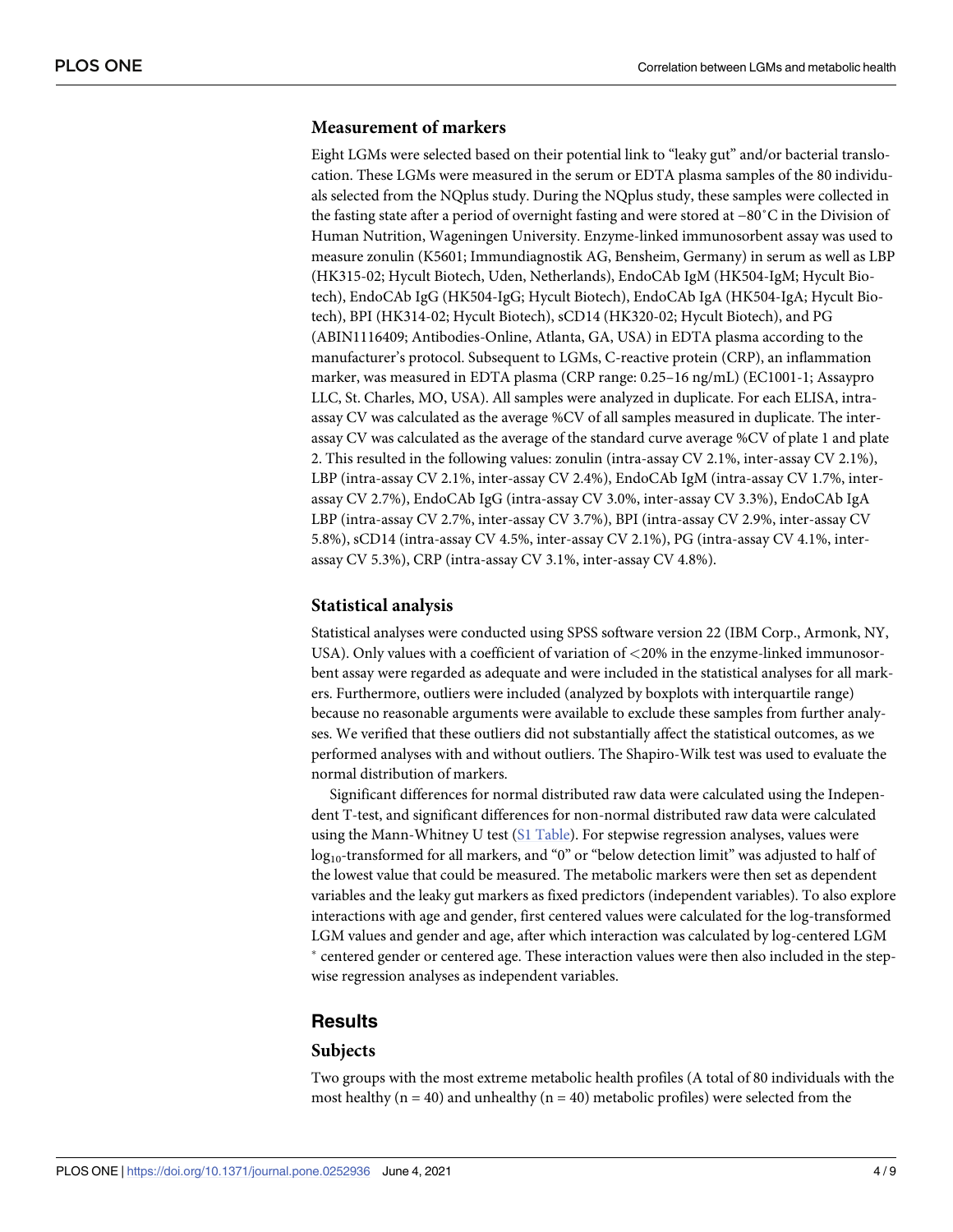| Metabolic parameters       | Individuals with healthy metabolic profiles | Individuals with unhealthy metabolic profiles | p-value <sup>a</sup> |
|----------------------------|---------------------------------------------|-----------------------------------------------|----------------------|
| Weight (kg)                | 66.3(1.4)                                   | 96.4(2.5)                                     | < 0.001              |
| BMI $(kg/m2)$              | 22.1(0.3)                                   | 29.7(0.6)                                     | < 0.001              |
| Waist circumference (cm)   | 79.3(1.1)                                   | 107.7(1.6)                                    | < 0.001              |
| Body fat (%)               | 22.1(1.5)                                   | 37.9(1.2)                                     | < 0.001              |
| Glucose (mmol/L)           | 4.7(0.04)                                   | 6.4(0.08)                                     | < 0.001              |
| HbA1c (mmol/mol)           | 34.0(0.3)                                   | 38.8(0.6)                                     | < 0.001              |
| Total cholesterol (mmol/L) | 4.9(0.1)                                    | 5.7(0.1)                                      | < 0.001              |
| $HDL$ (mmol/L)             | 1.8(0.08)                                   | 1.3(0.06)                                     | < 0.001              |
| $LDL$ (mmol/L)             | 2.8(0.1)                                    | 3.5(0.1)                                      | ${<}0.001$           |
| Triglycerides (mmol/L)     | 0.7(0.04)                                   | 2.0(0.2)                                      | < 0.001              |
| ALT (U/L)                  | 20.5(1.0)                                   | 34.9(2.7)                                     | < 0.001              |
| $GGT$ (U/L)                | 9.5(0.4)                                    | 56.0(8.7)                                     | ${<}0.001$           |
| $CRP$ (mg/mL)              | 2.5(0.5)                                    | 8.4(1.7)                                      | < 0.001              |

Table 1. Metabolic characteristics (mean  $\pm$  SE) of individuals with healthy (n = 40) and unhealthy (n = 40) metabolic profiles in the pilot study.

a Significance by the Independent T-test or the Mann–Whitney U test depending on normal distribution of the raw data as evaluated using the Shapiro–Wilk test. Only waist circumference, body fat, HbA1c, and LDL cholesterol showed a normal distribution (p*>*0.05).

BMI: body mass index, ALT: alanine aminotransferase, GGT: gamma-glutamyl transpeptidase, HbA1c: glycated hemoglobin A1c, HDL: high-density lipoprotein, LDL: low-density lipoprotein, CRP: C-reactive protein.

<https://doi.org/10.1371/journal.pone.0252936.t001>

NQplus cohort study. As expected, all metabolic parameters were significantly different between individuals with healthy metabolic profiles and those with unhealthy metabolic profiles (Table 1).

# **Measurement of LGMs**

LGMs with a potential direct or indirect relation to impairment in intestinal integrity and/or bacterial translocation were selected and measured in serum or plasma samples obtained from all 80 individuals. Table 2 summarizes the differences between individuals with healthy and unhealthy metabolic profiles for all measured markers. Those with unhealthy metabolic profiles exhibited significantly higher zonulin, LBP, sCD14, PG, and BPI levels. Data on metabolic characteristics and LGM levels are provided separately for sex and age (<54 and  $\geq$ 54 years) in [S2](#page-7-0) and [S3](#page-7-0) Tables.

| <b>LGMs</b>           | Individuals with healthy metabolic profiles | Individuals with unhealthy metabolic profiles | p-value <sup>a</sup> |
|-----------------------|---------------------------------------------|-----------------------------------------------|----------------------|
| Zonulin $(ng/mL)$     | 37.8(1.1)                                   | 48.8(1.7)                                     | < 0.001              |
| EndoCAb IgA (AMU/mL)  | 49.0(14.0)                                  | 63.6(15.9)                                    | 0.27                 |
| EndoCAb IgM (MMU/mL)  | 1.8(0.07)                                   | 1.8(0.04)                                     | 0.26                 |
| EndoCAb IgG (GMU/mL)  | 91.4(11.5)                                  | 90.5(11.4)                                    | 0.92                 |
| $BPI$ (ng/mL)         | 2.3(0.5)                                    | 6.1(1.8)                                      | 0.02                 |
| $PG$ (ng/mL)          | 1.3(0.5)                                    | 2.6(1.1)                                      | 0.04                 |
| $LBP$ ( $\mu$ g/mL)   | 10.2(0.7)                                   | 12.6(0.7)                                     | 0.01                 |
| $sCD14$ ( $\mu$ g/mL) | 1.2(0.04)                                   | 1.4(0.06)                                     | 0.01                 |

a Significance by the Mann–Whitney U test (raw data were not normally distributed, as evaluated using the Shapiro–Wilk test). BPI: bactericidal/permeability-increasing protein, LBP: LPS-binding protein, sCD14: soluble CD14, PG: peptidoglycan.

<https://doi.org/10.1371/journal.pone.0252936.t002>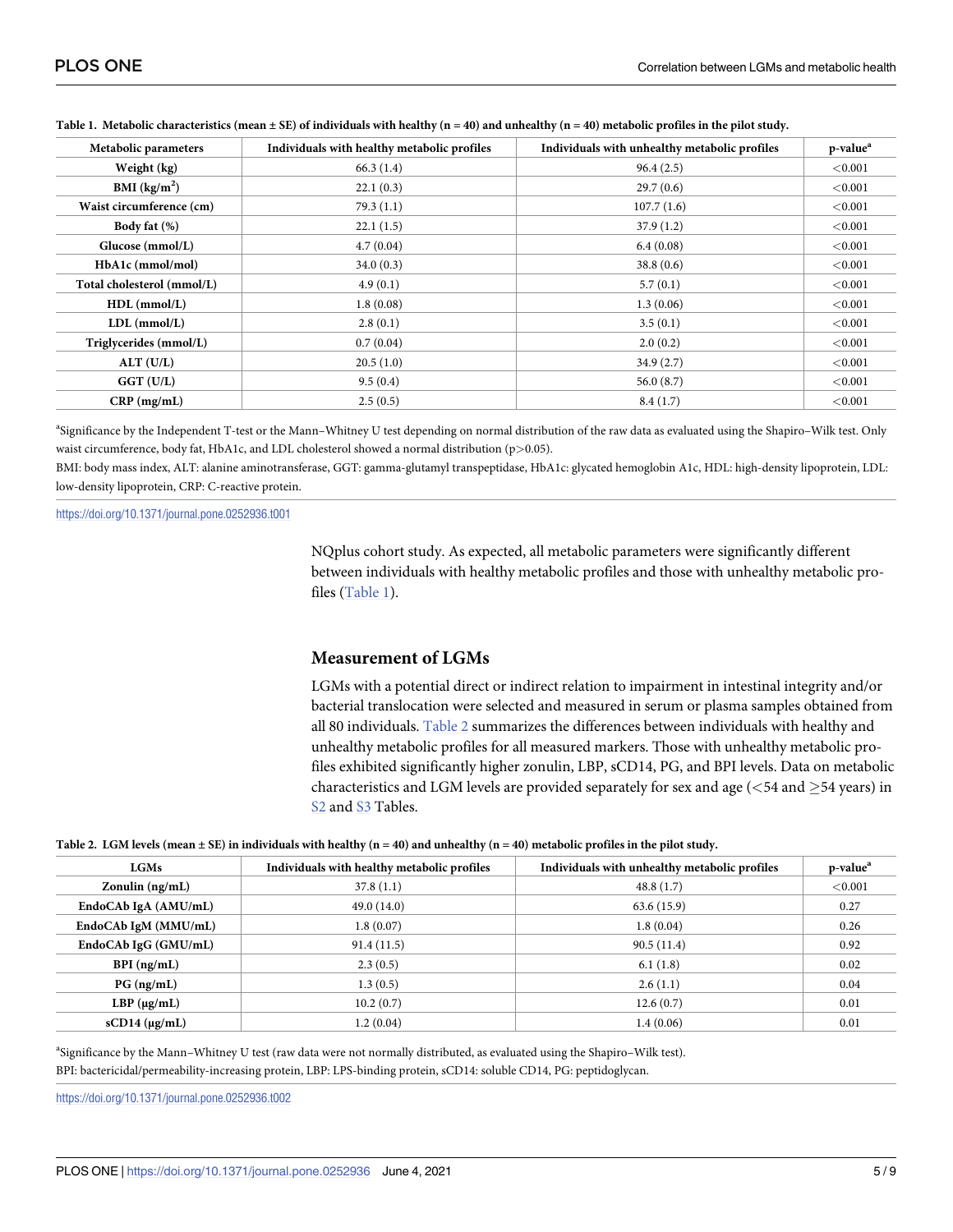

**Fig 2. Stepwise linear regression analyses to test the relationship between LGM and metabolic markers.** Standardized coefficient ß's of the final model only reported if p*<*0.05. LGM were the independent variables, and the metabolic markers were the dependent variables. Red indicates a positive relationship (more intense color means a stronger relationship), green indicates a negative relationship.

<https://doi.org/10.1371/journal.pone.0252936.g002>

# **Relationship between LGM and metabolic health**

To determine which LGMs are most closely associated with metabolic health, stepwise regression analysis was performed for each metabolic health marker (Fig 2). A significant main effect of gender was found for waist circumference, body fat, HbA1C, and ALT. As for HDL, the main effect was found for both gender and age. Among all LGMs, zonulin showed the most pronounced association with metabolic health, as a significant relationship was found with all metabolic markers, except total cholesterol and LDL cholesterol. BPI and PG both showed a link with triglycerides and CRP, where BPI was additionally associated with waist circumference, glucose and GGT, and PG showed a negative relationship with HDL cholesterol. LBP only showed a link with glucose and sCD14 with total cholesterol. For several metabolic markers, effects of sCD14 were found to interact with gender or age. Therefore, follow-up linear regression analyses were performed separately for males and females and/or for younger  $( $54y$ )$  and older people ( $>54y$ ). Results showed that the relationship between sCD14 and glucose was only significant in females ( $\beta = 0.511$ ,  $p = 0.001$ ), and the relation between sCD14 and cholesterol was significant only in the younger age group  $(6 = 0.483, p = 0.001)$ ; by contrast, a significant relationship between sCD14 and CRP was only found in the older age group  $($ ß = 0.359, p = 0.047).

Moreover, the effect of EndoCap IgM on total cholesterol was found to be significantly mediated by age, but follow-up analyses showed no significant relationship between EndoCap IgM and total cholesterol in either age group.

# **Discussion**

The present study investigated the relationship between potential "leaky gut" biomarkers and metabolic health. In individuals with the most unhealthy metabolic profiles, significantly higher (p*<*0.05) levels of zonulin, LBP, sCD14, BPI, and peptidoglycan were found.

For this study, two groups with the most extreme metabolic health profiles were selected from the NQplus cohort study ( $n = 2048$  subjects), which seems to limit an accurate selection of most extreme metabolic healthy and unhealthy subjects on all metabolic health parameters. The average metabolic levels in individuals with the most unhealthy metabolic profiles did not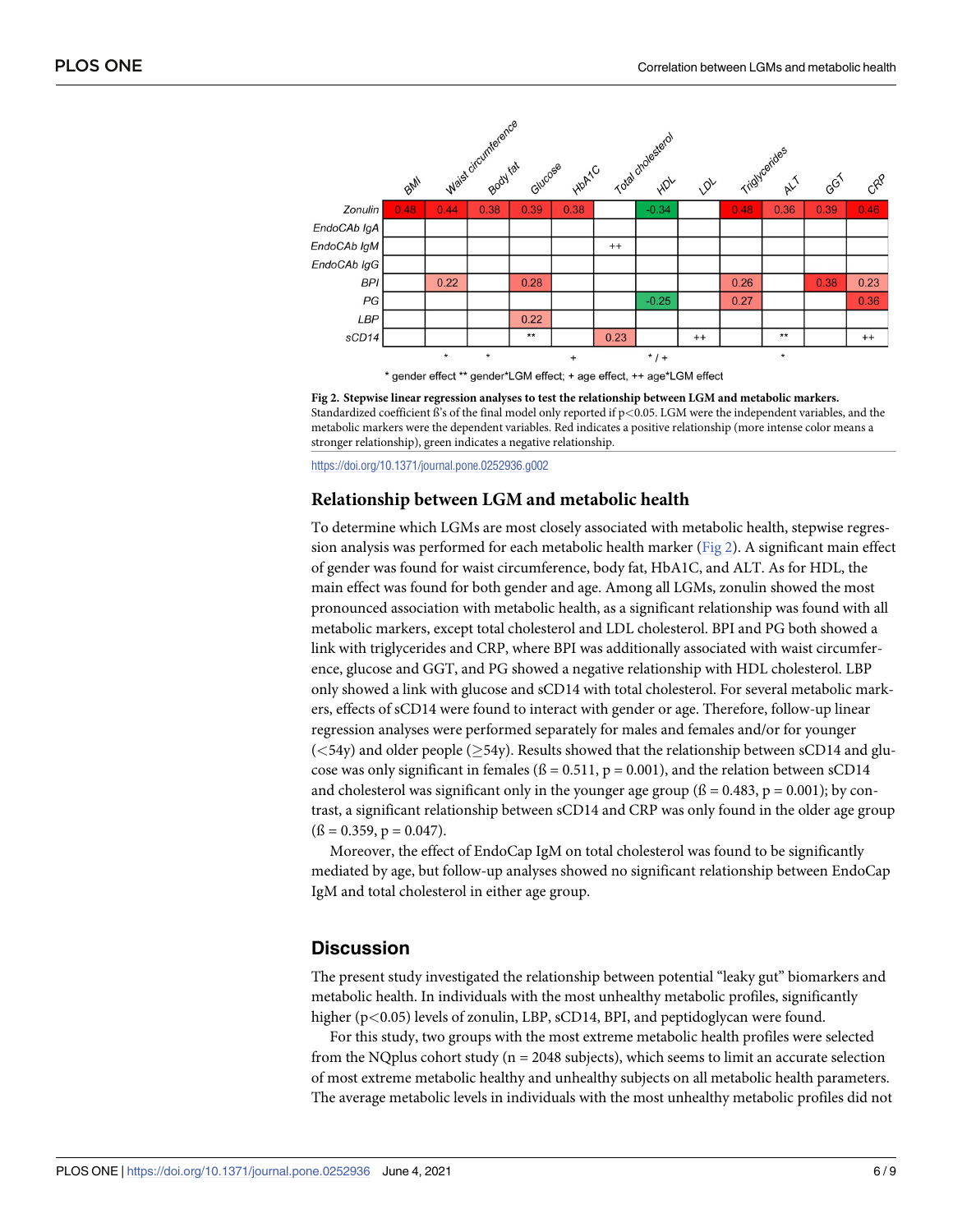<span id="page-6-0"></span>meet the following criteria for metabolic syndrome: central obesity, defined as waist circumference  $\geq$ 94 cm for Europid men and  $\geq$ 80 cm for Europid women, with ethnicity-specific values for other groups; elevated triglyceride level  $(>1.7 \text{ mmol/L})$ ; decreased HDL cholesterol level (*<*1.03 mmol/L in males and *<*1.29 mmol/L in women); and increased fasting plasma glucose level  $(>=5.6 \text{ mmol/L})$  [[15](#page-8-0)]. This indicates that this group is not extremely metabolically unhealthy. Hence, the present study did not include morbidly obese individuals with a serious metabolic health problem. It would be interesting to investigate LGMs in the morbidly obese population to determine whether LGM levels are even more elevated in this extreme metabolic phenotype.

CRP was measured in this study to link LGMs to an inflammatory status, as low-grade inflammation is often associated with metabolic syndrome [\[16\]](#page-8-0). In our study, CRP levels were higher in individuals with unhealthy metabolic profiles than in those with healthy metabolic profiles, indicating that they are certainly at risk for developing metabolic syndrome. Stepwise regression analysis was performed for each metabolic health marker. A significant main effect of gender was found for some metabolic health markers, such as waist circumference, body fat, and HDL cholesterol. This is not surprising, as it is commonly known that there are substantial differences in waist circumference and body fat between men and women [\[17\]](#page-8-0). For waist circumference and HDL cholesterol, the diagnostic criteria for metabolic syndrome are even gender-dependent [[15](#page-8-0)].

Among LGM, especially zonulin was substantially associated with metabolic health status, including a significant relationship with CRP. According to previous studies, these results show that zonulin levels were associated with the increased risk of overweight, obesity, and hyperlipidemia [\[18\]](#page-8-0). Furthermore, the potential link between zonulin and CRP is supported by the findings of van Hemert et al., who reported a reduction in both zonulin and CRP levels after an improvement in the intestinal barrier consequent to a probiotic intervention [[19](#page-8-0)]. CRP also showed a significant relationship with BPI and PG and with sCD14 in the older age group. These data suggest that some LGMs can indeed be linked to an inflammatory status, as measured by CRP. sCD14 is linked to LPS, another serum marker that is linked to chronic inflammation in literature. Translocation of LPS from the intestine can occur through transcellular or paracellular pathways [\[20\]](#page-8-0). In this study, LPS quantification was unfortunately not evaluated. Although the Limulus amebocyte lysate assay is known to detect endotoxins, this assay is still not very accurate for serum or plasma samples owing to the presence of inhibitory factors. Some studies imply that sCD14 could be protective towards inflammatory signals via a blunting effect on LPS, and this potential function of sCD14 would be comparable to the neutralizing effect of HDL cholesterol on LPS [\[21\]](#page-8-0). In this study, sCD14 showed a link with blood glucose only in women. In the literature, there was an indication that women had higher levels of sCD14 than men, and the effect of estrogen on monocyte activation and TLR4 responses is proposed to be a causal factor for this [[22](#page-8-0)]. These data support our finding that sCD14 showed sex-specific associations with metabolic health parameters.

We now studied the relationship between potential "leaky gut" biomarkers and metabolic health. Since this was a pilot study, we selected two subgroups within the NQplus cohort study with the most extreme metabolic health profiles. The primary objective of our study was to identify and select the most accurate and valid LGMs that could be measured in plasma/serum and are associated with metabolic health status. Further studies are necessary for a larger population to validate and/or strengthen the evidence for a relationship between intestinal integrity (leaky gut) and an unhealthy metabolic profile related to metabolic syndrome. Based on our current data, the biomarkers linking a leaky gut and subsequent bacterial translocation to metabolic health were identified. Zonulin was most substantially associated with metabolic health markers and CRP, which is a chronic inflammation marker. This biomarker is the most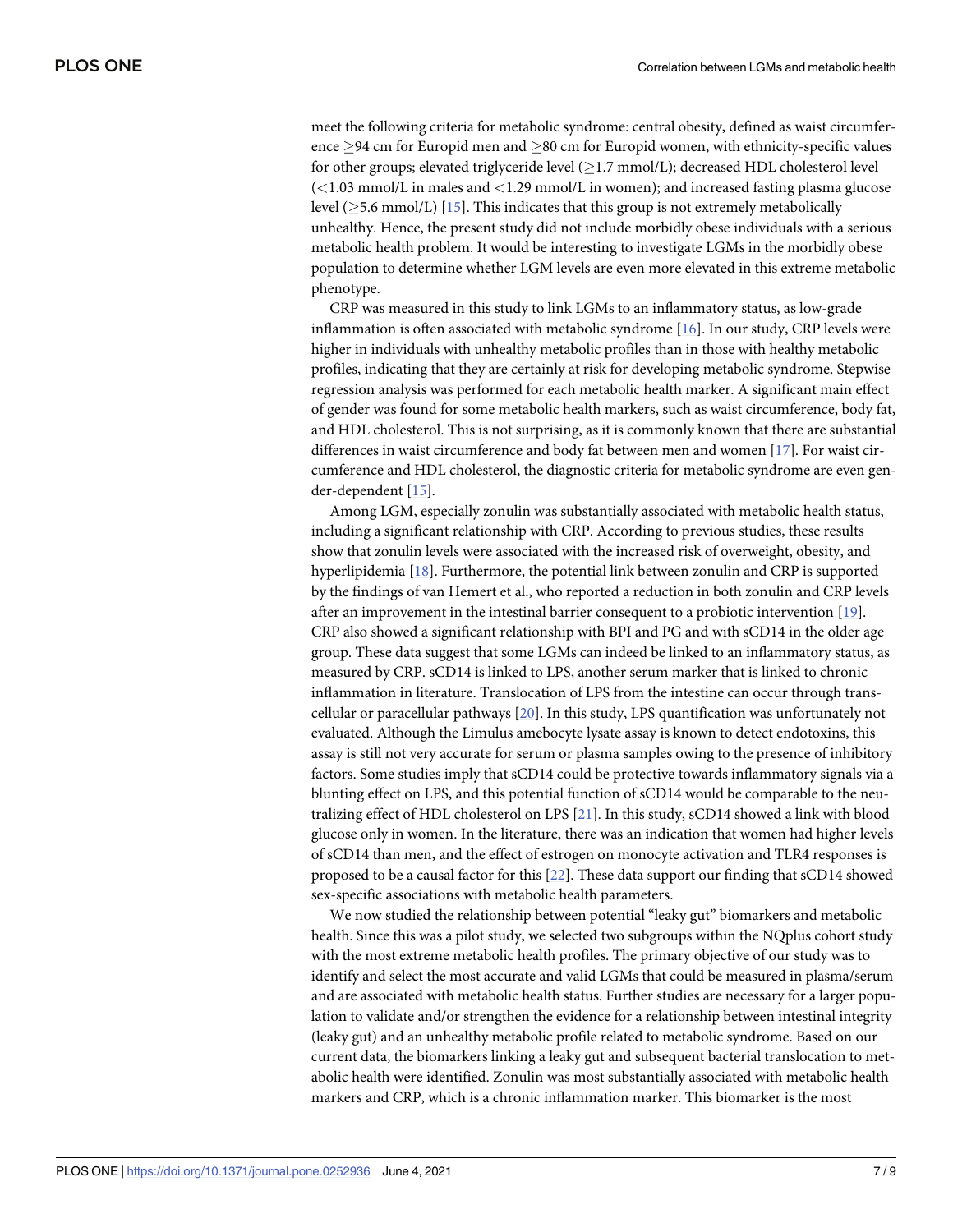<span id="page-7-0"></span>promising candidate to monitor a leaky gut and detecting individuals at risk for developing chronic metabolic diseases.

# **Supporting information**

**S1 [Table.](http://www.plosone.org/article/fetchSingleRepresentation.action?uri=info:doi/10.1371/journal.pone.0252936.s001) Anonymized data set.** (XLSX)

**S2 [Table.](http://www.plosone.org/article/fetchSingleRepresentation.action?uri=info:doi/10.1371/journal.pone.0252936.s002) Metabolic characteristics and LGM levels separately for sex.** (XLSX)

**S3 [Table.](http://www.plosone.org/article/fetchSingleRepresentation.action?uri=info:doi/10.1371/journal.pone.0252936.s003) Metabolic characteristics and LGM levels separately for age (***<***54 years and** �**54 years).** (XLSX)

# **Acknowledgments**

The authors thank Dr. Takayuki Izumo and Dr. Masayuki Ida from Suntory Wellness Ltd. for their experimental support and advice. The authors thank Editage ([www.editage.com\)](http://www.editage.com/) for English language editing.

# **Author Contributions**

**Conceptualization:** Hiroyuki Hoshiko, Edith J. M. Feskens, Jurriaan J. Mes, Nicole J. W. de Wit.

**Investigation:** Hiroyuki Hoshiko, Els Oosterink, Renata M. C. Ariens.

**Resources:** Hiroyuki Hoshiko, Edith J. M. Feskens, Jurriaan J. Mes, Nicole J. W. de Wit.

**Writing – original draft:** Hiroyuki Hoshiko, Nicole J. W. de Wit.

**Writing – review & editing:** Edith J. M. Feskens, Jurriaan J. Mes.

#### **References**

- **[1](#page-1-0).** Gummesson A, Carlsson LM, Storlien LH, Bäckhed F, Lundin P, Löfgren L, et al. Intestinal permeability is associated with visceral adiposity in healthy women. Obesity (Silver Spring). 2011; 19: 2280–2282. <https://doi.org/10.1038/oby.2011.251> PMID: [21852815](http://www.ncbi.nlm.nih.gov/pubmed/21852815)
- **[2](#page-1-0).** Scarpellini E, Lupo M, Iegri C, Gasbarrini A, De Santis A, Tack J. Intestinal permeability in non-alcoholic fatty liver disease: the gut-liver axis. Rev Recent Clin Trials. 2014; 9: 141–147. [https://doi.org/10.2174/](https://doi.org/10.2174/1574887109666141216104334) [1574887109666141216104334](https://doi.org/10.2174/1574887109666141216104334) PMID: [25514911](http://www.ncbi.nlm.nih.gov/pubmed/25514911)
- **[3](#page-1-0).** Jayashree B, Bibin YS, Prabhu D, Shanthirani CS, Gokulakrishnan K, Lakshmi BS, et al. Increased circulatory levels of lipopolysaccharide (LPS) and zonulin signify novel biomarkers of proinflammation in patients with type 2 diabetes. Mol Cell Biochem. 2014; 388: 203–210. [https://doi.org/10.1007/s11010-](https://doi.org/10.1007/s11010-013-1911-4) [013-1911-4](https://doi.org/10.1007/s11010-013-1911-4) PMID: [24347174](http://www.ncbi.nlm.nih.gov/pubmed/24347174)
- **[4](#page-1-0).** Gosiewski T, Ludwig-Galezowska AH, Huminska K, Sroka-Oleksiak A, Radkowski P, Salamon D, et al. Comprehensive detection and identification of bacterial DNA in the blood of patients with sepsis and healthy volunteers using next-generation sequencing method—the observation of DNAemia. Eur J Clin Microbiol Infect Dis. 2017; 36: 329–336. <https://doi.org/10.1007/s10096-016-2805-7> PMID: [27771780](http://www.ncbi.nlm.nih.gov/pubmed/27771780)
- **[5](#page-1-0).** Leclercq S, Cani PD, Neyrinck AM, Stärkel P, Jamar F, Mikolajczak M, et al. Role of intestinal permeability and inflammation in the biological and behavioral control of alcohol-dependent subjects. Brain Behav Immun. 2012; 26: 911–918. <https://doi.org/10.1016/j.bbi.2012.04.001> PMID: [22521198](http://www.ncbi.nlm.nih.gov/pubmed/22521198)
- **[6](#page-1-0).** Uhde M, Ajamian M, Caio G, De Giorgio R, Indart A, Green PH, et al. Intestinal cell damage and systemic immune activation in individuals reporting sensitivity to wheat in the absence of coeliac disease. Gut. 2016; 65: 1930–1937. <https://doi.org/10.1136/gutjnl-2016-311964> PMID: [27459152](http://www.ncbi.nlm.nih.gov/pubmed/27459152)
- **[7](#page-1-0).** Moreno-Navarrete JM, Ortega F, Serino M, Luche E, Waget A, Pardo G, et al. Circulating lipopolysaccharide-binding protein (LBP) as a marker of obesity-related insulin resistance. Int J Obes (Lond). 2012; 36: 1442–1449. <https://doi.org/10.1038/ijo.2011.256> PMID: [22184060](http://www.ncbi.nlm.nih.gov/pubmed/22184060)